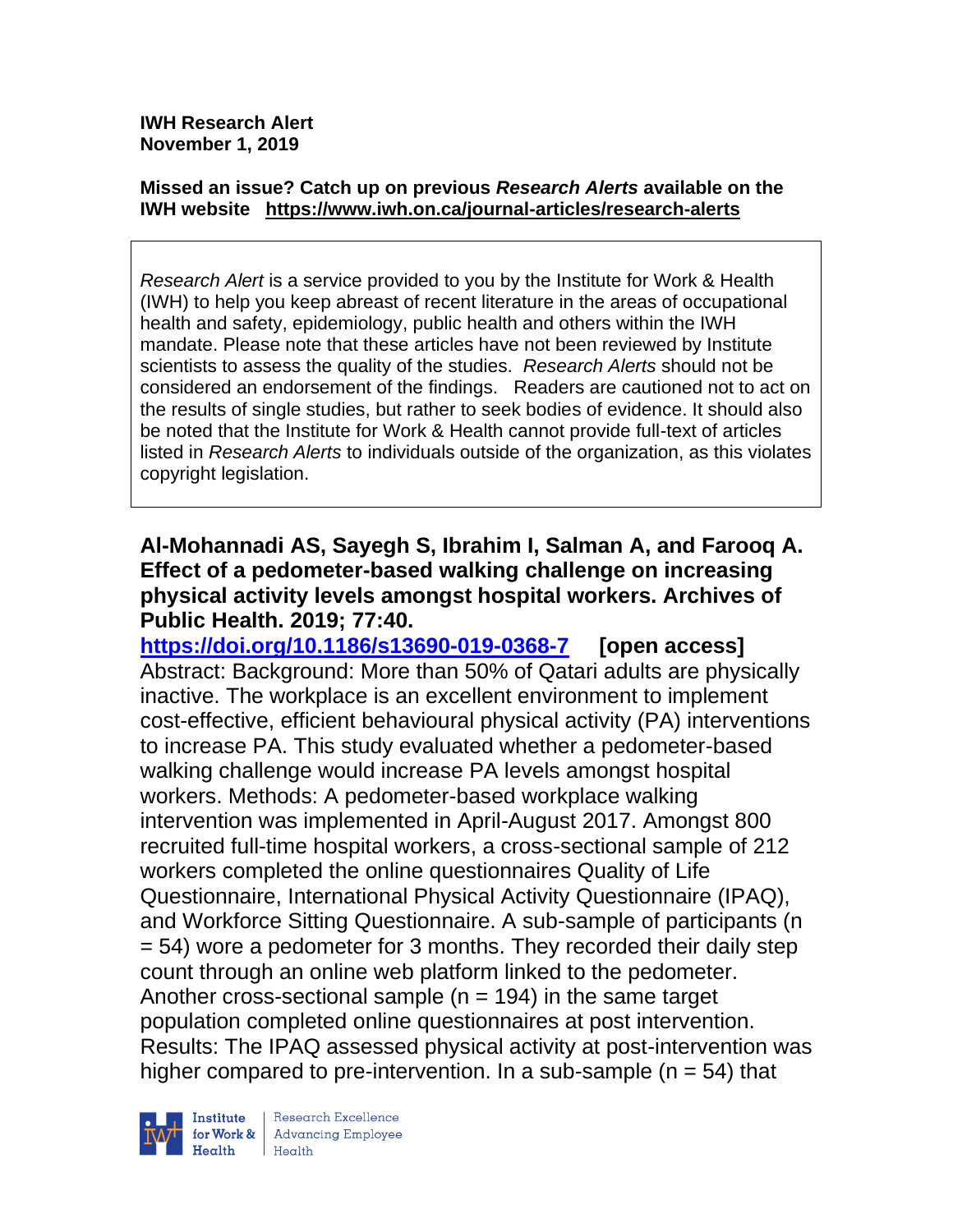provided pedometer data, workers' step count during intervention was significantly higher (9270) from pre-intervention (7890) ( $p = 0.048$ ). Conclusions: Although self-reported PA was higher post-intervention, the subsample showed objectively assessed physical activity did not exceed the threshold recommended for optimal health. Therefore, encouraging participation and maintaining motivation amongst workers in a work-based PA programme is challenging

#### **Buruck G, Tomaschek A, Wendsche J, Ochsmann E, and Dorfel D. Psychosocial areas of worklife and chronic low back pain: a systematic review and meta-analysis. BMC Musculoskeletal Disorders. 2019; 20(1):480.**

**<https://doi.org/10.1186/s12891-019-2826-3> [open access]** Abstract: BACKGROUND: The aim of this review was to synthesize the evidence on the potential relationship between psychosocial work factors from the Areas of Worklife (AW) model (workload, job control, social support, reward, fairness, and values) and chronic low back pain (CLBP; unspecific pain in the lumbar region lasting 3 months or longer). METHODS: We conducted a systematic literature search of studies in Medline, PsycINFO, Web of Science, and CINAHL (1987 to 2018). Three authors independently assessed eligibility and quality of studies. In this meta-analysis, we pooled studies' effect sizes using a random-effects model approach and report sample size weighted mean Odds Ratios (ORs). RESULTS: Data from 18 studies (N = 19,572) was included in the analyses. We found no studies investigating associations between fairness or values and CLBP. CLBP was significantly positively related to workload ( $OR = 1.32$ ) and significantly negatively related to overall job control ( $OR = 0.81$ ), decision authority ( $OR = 0.72$ ), and two measures of social support (ORs = 0.75 to 0.78), even in prospective studies. Skill discretion and reward did not significantly relate to CLBP. Moderation analyses revealed several variables (e.g., exposure time, mean age and sex) affecting these relationships. CONCLUSIONS: Our results support employees' workload, job control, and social support as predictors of CLBP. In this line, these work factors should be considered when developing programs to prevent chronic low back pain. Future studies should apply measures of CLBP that are more precise, and investigate the full areas of work life (AW) factors in combination



| Research Excellence for Work & | Advancing Employee  $Heath$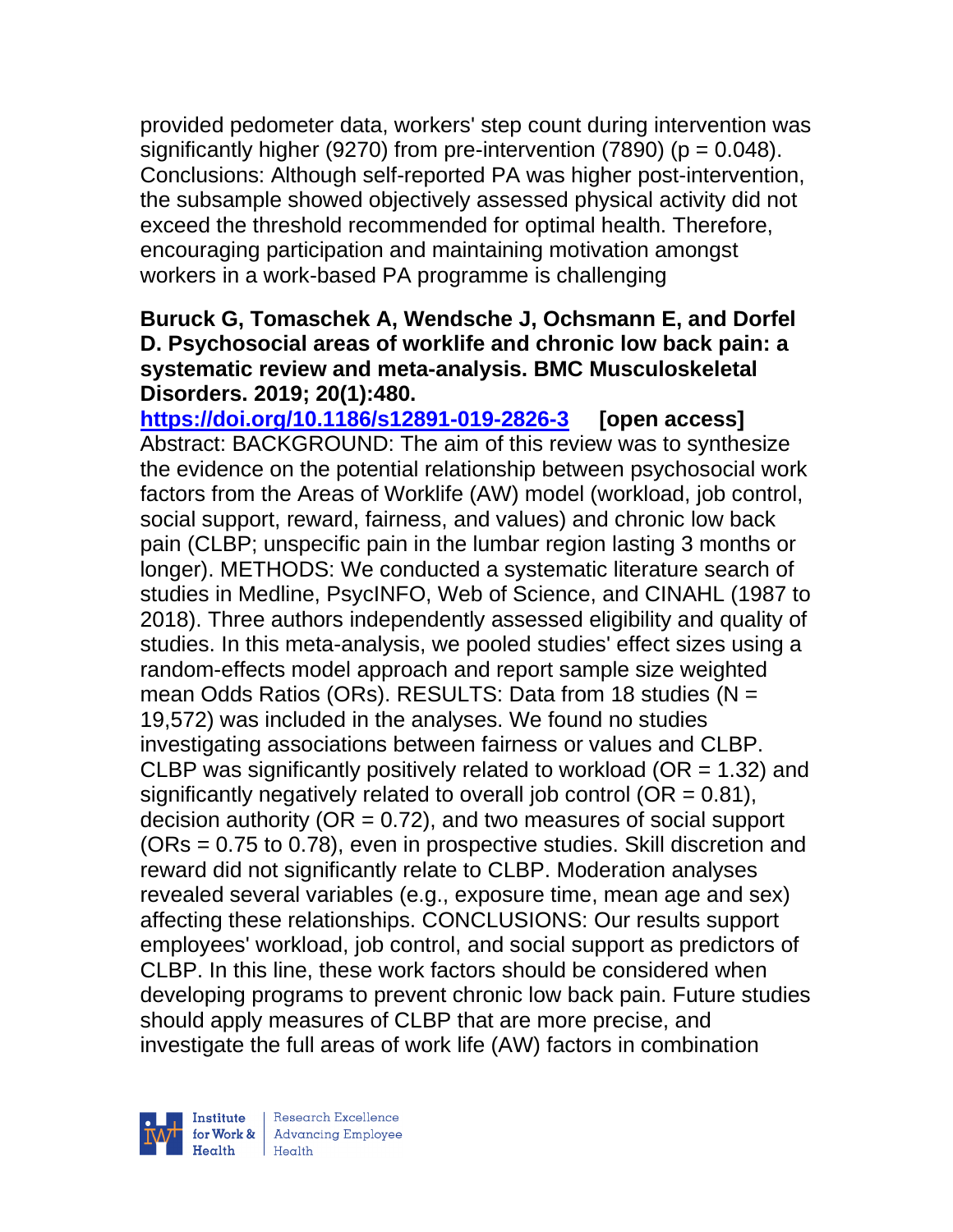**Choi YG, Choi BJ, Park TH, Uhm JY, Lee DB, Chang SS, et al. A study on the characteristics of Maslach Burnout Inventory-General Survey (MBI-GS) of workers in one electronics company. Annals of Occupational and Environmental Medicine. 2019; 31(1):e29.**

**<https://doi.org/10.35371/aoem.2019.31.e29> [open access]**  Background: This study investigated characteristics according to demographic, occupational factors of Maslach Burnout Inventory-General Survey (MBI-GS) and related scales to MBI-GS. Methods: The subjects of the study were 3,331 workers in 3 different workplaces of one electronics company. They filled in demographic factors surveys, occupational factors surveys, MBI-GS, Korean Occupational Stress Scale-Short Form (KOSS-SF), Patient Health Questionnaire-9 (PHQ-9), and World Health Organization Quality Of Life-Abbreviated version (WHOQOL-BREF). The correlations between sub-scales of MBI-GS and KOSS-SF, PHQ-9, WHOQOL-BREF were analyzed respectively. And KOSS-SF, PHQ-9, and WHOQOL-BREF were categorized; mean scores of sub-scales of MBI-GS were compared; and the quartiles of sub-scales of MBI-GS were presented. Results: A comparison of mean scores of MBI-GS according to demographic and occupational factors showed a significant difference according to age, problem drinking behavior, working time, and working duration in exhaustion regardless of sex. In professional efficacy, a significant difference was observed in age, marital status, working type, and working duration. And as a result of correlation analysis, the correlation coefficient between exhaustion and PHQ-9 was the highest regardless of sex. In addition, regardless of sex, exhaustion and cynicism scores tended to increase and professional efficacy score tended to decrease as the work stress level rose. Same tendency is shown in case of the more severe the symptom of depression and the lower quality of life. When the quartile for sub-scales' score of MBI-GS were investigated, the burnout was more pronounced in female than in male. Conclusions: Many demographic and occupational factors affect burnout were identified in one electronics company, and we investigated which sub-scales of MBI-GS were affected. Through this study, burnout characteristics were identified in a few population group of Korea, and the results are expected to be useful for burnout risk group identification, counseling, etc.



| Research Excellence for Work & Advancing Employee<br>Health Health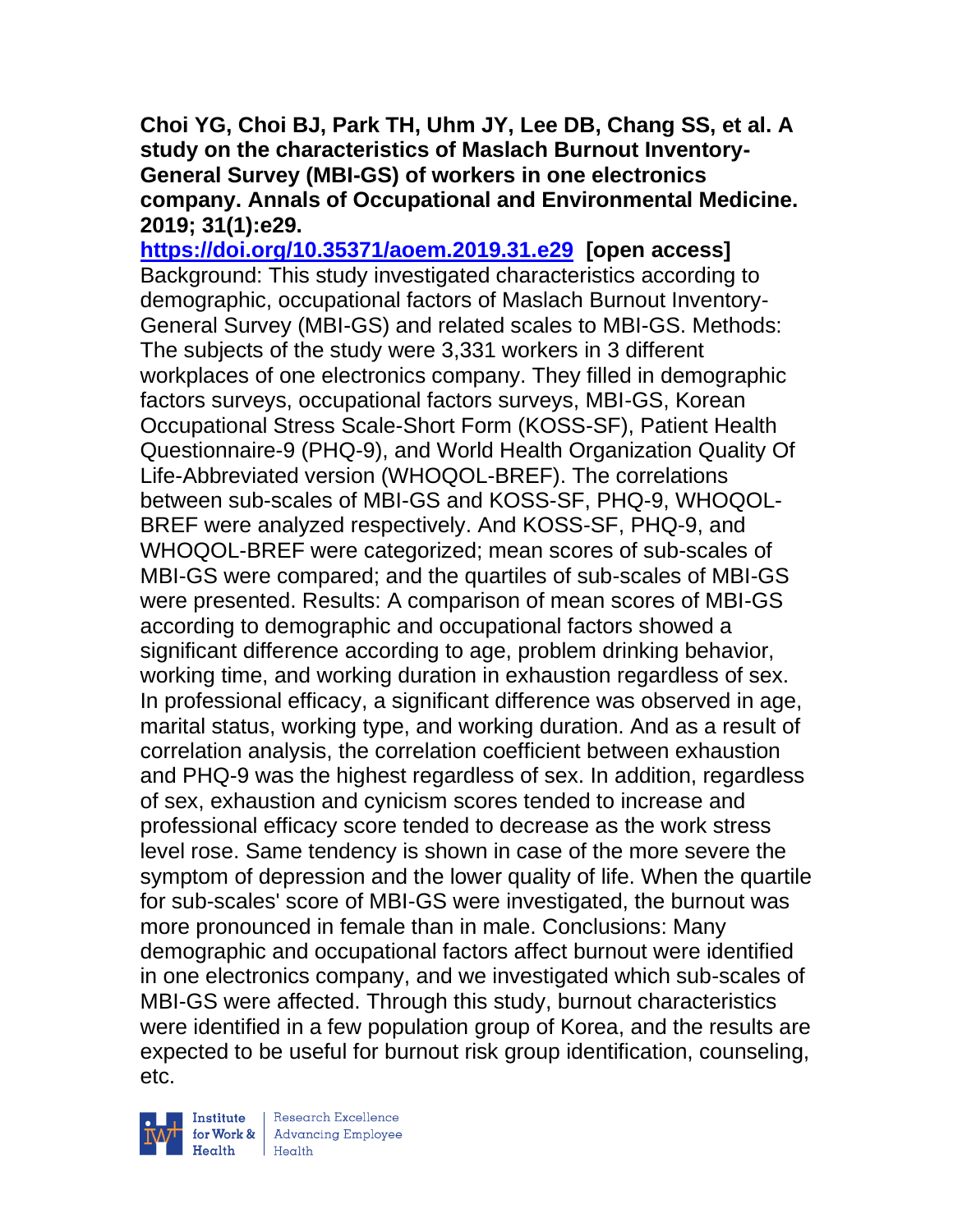**Corrigan S, Kay A, Ryan M, Ward ME, and Brazil B. Human factors and safety culture: challenges and opportunities for the port environment. Safety Science. 2019; 119:252-265. <https://doi.org/10.1016/j.ssci.2018.03.008>** 

## **Engel J, van Kampen V, Gering V, Hagemeyer O, Bruning T, Raulf M, et al. Non-invasive tools beyond lung function before and after specific inhalation challenges for diagnosing occupational asthma. International Archives of Occupational & Environmental Health. 2019; 92(7):1067-1076.**

**<https://doi.org/10.1007/s00420-019-01439-y>** 

Abstract: PURPOSE: Increases of fractional exhaled nitric oxide (FeNO), sputum eosinophils, and methacholine responsiveness have been described after specific inhalation challenges (SIC) with occupational allergens, but limited information is available about their comparative performance. It was the aim of the study to assess the diagnostic accuracy of these non-invasive tests before and after SIC for the diagnosis of occupational asthma (OA). METHODS: A total of 122 subjects with work-related shortness of breath were included. The 'gold standard' was defined as airway obstruction (pulmonary responders) and/or an increase of FeNO of at least 13 ppb after SIC. The results were compared with those obtained using the pulmonary responder status alone as 'gold standard'. RESULTS: If the pulmonary responder status and/or an increase of FeNO was used as 'gold standard' for SIC, 28 out of 39 positives (72%), but also 20 out of 83 negatives (24%) showed an increase of sputum eosinophils and/or bronchial hyperresponsiveness after SIC. If the pulmonary responder status alone was used as 'gold standard', an increase of FeNO with a sensitivity of 0.57 and a specificity of 0.82 showed a higher accuracy than increases of sputum eosinophils (0.52/0.75) or bronchial hyperresponsiveness (0.43/0.87). Individual case analyses suggest that a few cases of OA may be detected by increases of sputum eosinophils or bronchial hyperresponsiveness alone, but probably false-positive tests dominate. CONCLUSION: It is recommended to use both lung function and increase of FeNO as primary effect parameters of SIC. Changes of sputum eosinophils and bronchial hyperresponsiveness after SIC have a low additional diagnostic value, but may be useful in individual cases



| Research Excellence for Work & Advancing Employee<br>Health Health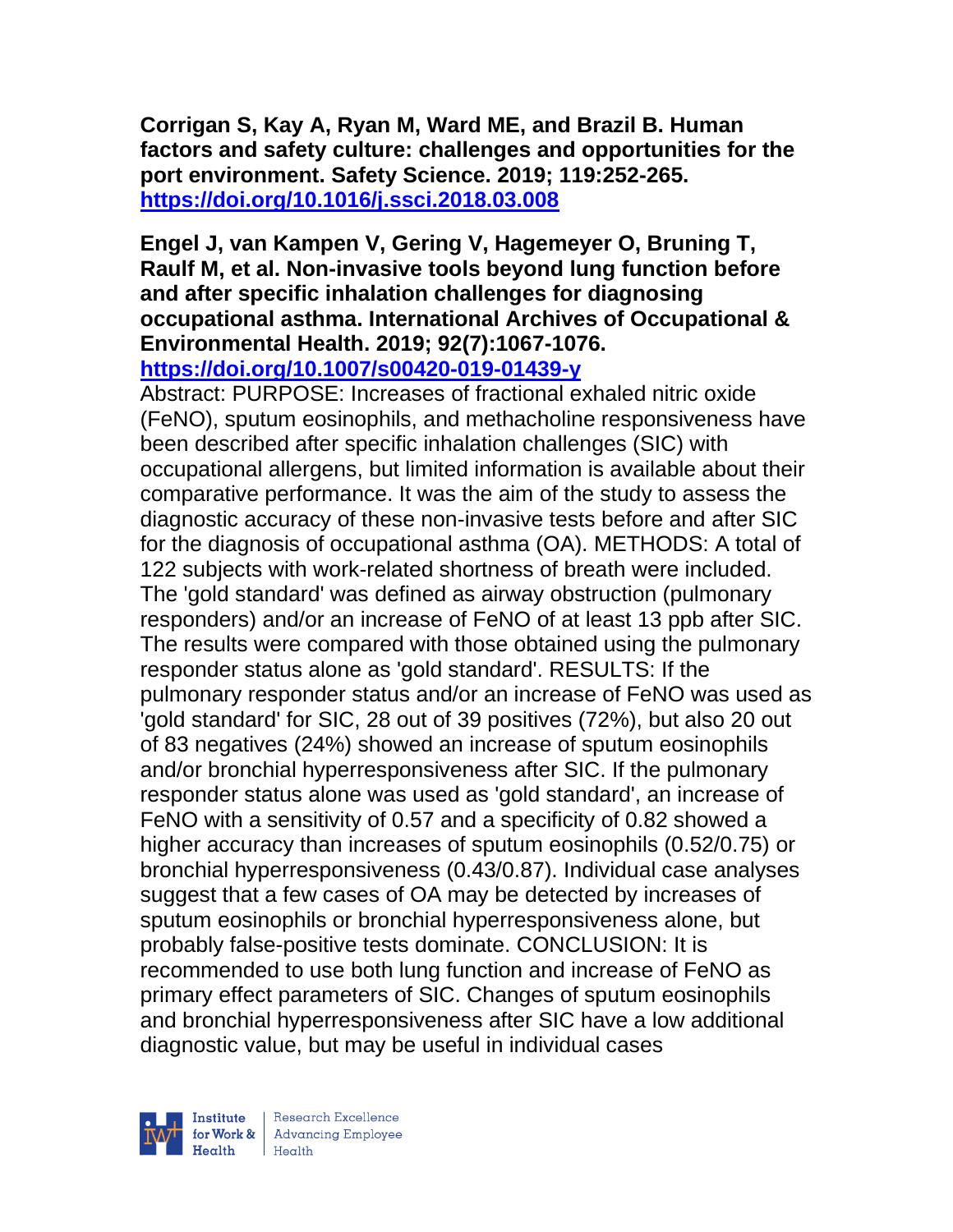**Goode N, Newnam S, and Salmon PM. Musculoskeletal disorders in the workplace: development of a systems thinkingbased prototype classification scheme to better understand the risks. Safety Science. 2019; 120:146-156. <https://doi.org/10.1016/j.ssci.2019.05.037>** 

### **Hadzibajramovic E, Ahlborg Jr G, and Grimby-Ekman A. Concurrent and lagged effects of psychosocial job stressors on symptoms of burnout. International Archives of Occupational & Environmental Health. 2019; 92(7):1013-1021.**

**<https://doi.org/10.1007/s00420-019-01437-0> [open access]** Abstract: PURPOSE: Burnout is a mental condition described as being a result of long-term stressors commonly related to psychosocial factors at work. The aim of the present study was to investigate longitudinal relationships between job demands, decision authority, effort and reward, and symptoms of burnout, as well as the joint effects of job demands and decision authority, and of effort and reward. METHODS: The data came from a four-wave longitudinal cohort study of Swedish health care workers. Longitudinal associations were analysed using mixed effects regression models with random intercept. RESULTS: The concurrent analysis showed that demand and decision authority, as well as effort and reward, were associated with symptoms of burnout over time. Evidence of the lagged effects of workplace factors on burnout symptoms was limited to reward. No clear effect modification was found. CONCLUSION: An increase in unfavourable working conditions implied increasing scores on the burnout measure over time. The concurrent effects of job demands, decision authority, effort and reward on symptoms of burnout were seen. The evidence of lagged effects was limited to the low-reward condition. Regularly monitoring these work environment conditions at workplaces can help identify risk situations for burnout and thus be useful in the prevention of work-related mental illness. Lastly, a new approach to defining the risk groups was proposed, which is consistent across different populations and time points

**Ikeda T, Sugiyama K, Aida J, Tsuboya T, and Osaka K. The contextual effect of area-level unemployment rate on lower back pain: a multilevel analysis of three consecutive surveys of 962,586 workers in Japan. International Journal of** 



| Research Excellence for Work & Advancing Employee<br>Health Health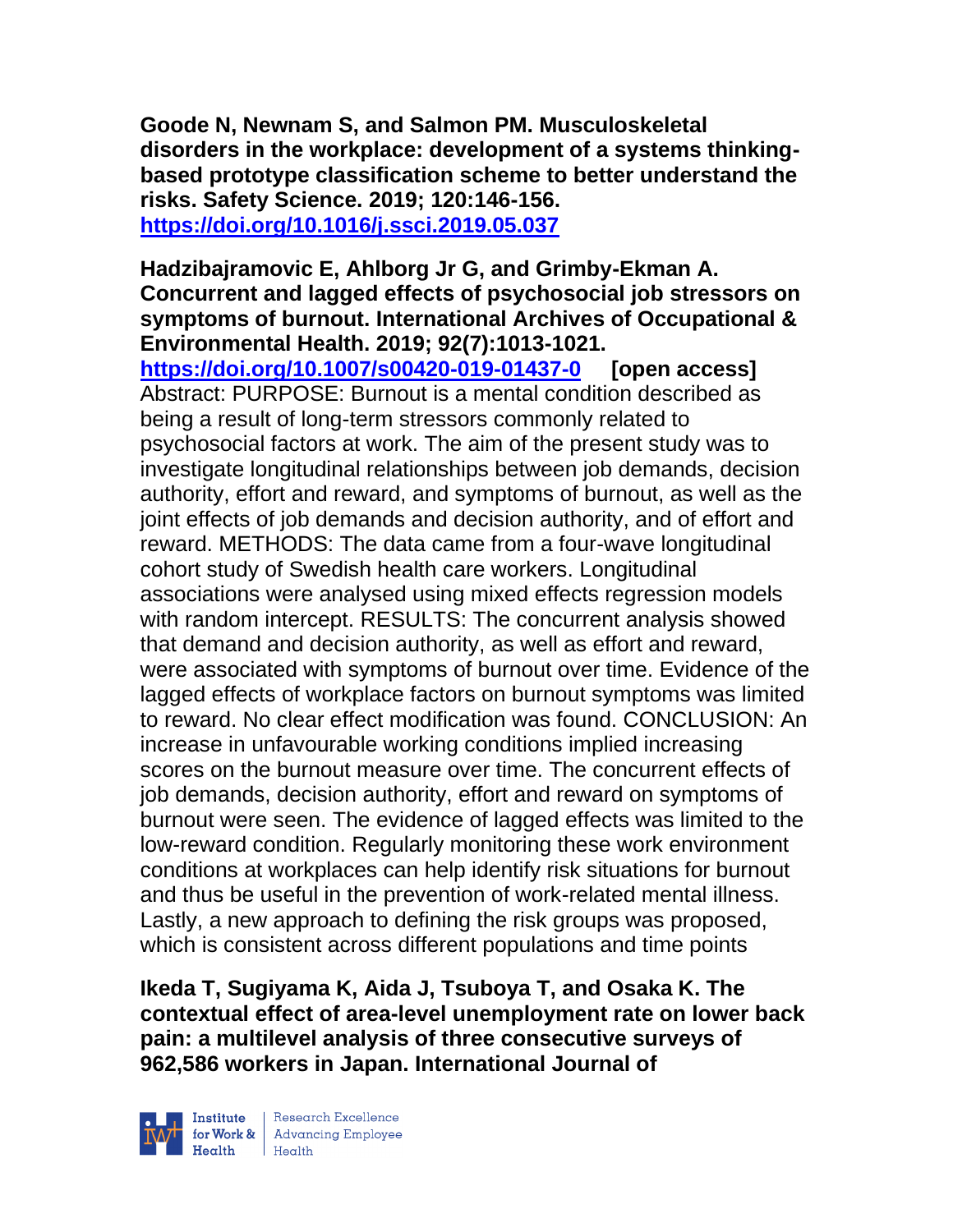#### **Environmental Research and Public Health. 2019; 16:4016. <https://doi.org/10.3390/ijerph16204016> [open access]**

Abstract: This study examined the associations between area-level unemployment rates and lower back pain using large-scale data provided by the Japanese working population. We analyzed data from a nationally representative, repeated, cross-sectional study across three waves from 2010, 2013, and 2016 in 47 Japanese subnational level areas. Workers aged 18-64 years ( $n = 962,586$ ) were eligible to participate in the study. A multilevel logistic model was used to examine the association between the unemployment rate and lower back pain. The self-report of lower back pain was a dependent variable. The prefecture-level unemployment rate was analyzed as an independent variable, adjusted for individual-level covariates (e.g., gender, age, socioeconomic status). After adjusting for all covariates, the main effect of the prefecture-level unemployment rate was statistically significant: the odds ratio (OR) (95% credible interval (CrI)) was 1.01 (1.002, 1.03). Additionally, the OR (95% CrI) for the interaction between gender and the prefecturelevel unemployment rate was 1.02 (1.01, 1.03) indicating that women were more affected by area-level employment status than men. In conclusion, a significant association between the unemployment rate and lower back pain was observed in the Japanese working population. Women were more sensitive to the unemployment rate

**Jones W, Gibb A, Haslam R, and Dainty A. Work-related ill-health in construction: the importance of scope, ownership and understanding. Safety Science. 2019; 120:538-550. <https://doi.org/10.1016/j.ssci.2019.07.038>** 

**Kim K, Cho S, and Paek D. Association of discrimination and presenteeism with cardiovascular disease: the Fourth Korean Working Conditions Survey. Annals of Occupational and Environmental Medicine. 2019; 31(1):36. <https://doi.org/10.35371/aoem.2019.31.e28> [open access]**

Abstract: Background: Discrimination is a representative social determinant of health. Presenteeism is defined as presenting to work despite of illness and is an indicator of group health. We investigated the association of discrimination and presenteeism with cardiovascular disease using Korean data.

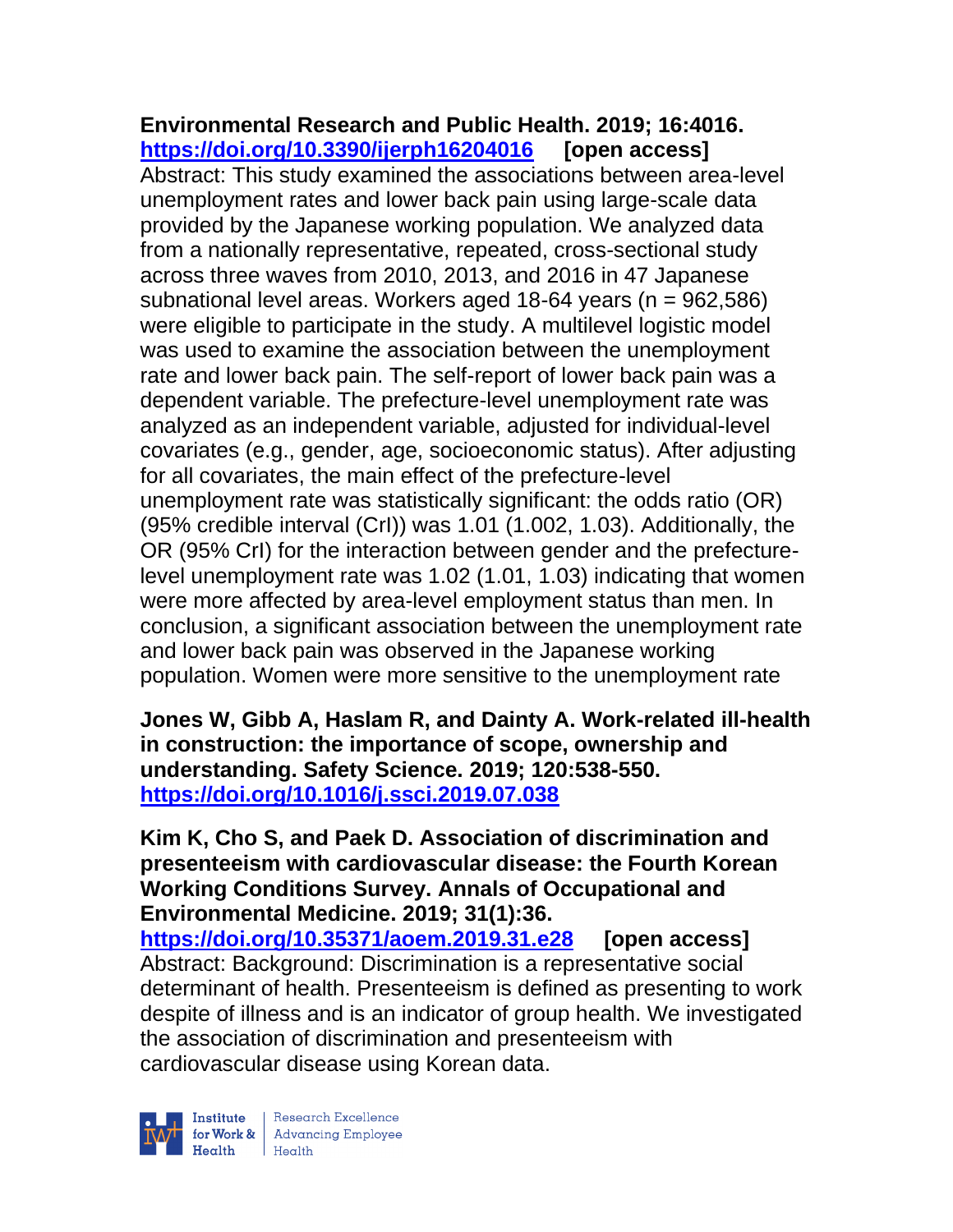Methods: This study used the fourth Korea Working Conditions Survey (2014) data of 27,662 wage workers (employees). Presenteeism and discrimination related to age, sex, education, birth region, and employment type were ascertained. Self-reported cardiovascular disease was also assessed using the survey questionnaire. General and occupational characteristics found to be significant in univariate analyses were entered into a multivariate logistic regression analysis of the association of discrimination and presenteeism with cardiovascular disease. We also calculated the odds ratios of multiple discriminations and/or presenteeism for cardiovascular disease.

Results: In the univariate analyses, sex, age, education, monthly income, employment type, occupation, hours worked per week, workplace scale, and shift work were significantly associated with cardiovascular disease. A multivariate logistic regression analysis adjusted for general and occupational characteristics showed that discrimination and presenteeism were significantly associated with cardiovascular disease. Finally, the association with cardiovascular disease was strongest when both multiple discriminations and presenteeism were present.

Conclusions: Discrimination and presenteeism are associated with cardiovascular disease, and this association was stronger in the presence of multiple types of discrimination and presenteeism.

**Osterman C, Hult C, and Praetorius G. Occupational safety and health for service crew on passenger ships. Safety Science. 2020; 121:403-413.** 

**<https://doi.org/10.1016/j.ssci.2019.09.024>** 

**Peters CE, Kim J, Song C, Heer E, Arrandale VH, Pahwa M, et al. Burden of non-melanoma skin cancer attributable to occupational sun exposure in Canada. International Archives of Occupational & Environmental Health. 2019; 92(8):1151-1157. <https://doi.org/10.1007/s00420-019-01454-z>** 

Abstract: PURPOSE: Outdoor workers are exposed daily to solar ultraviolet radiation, an important contributor in the development of

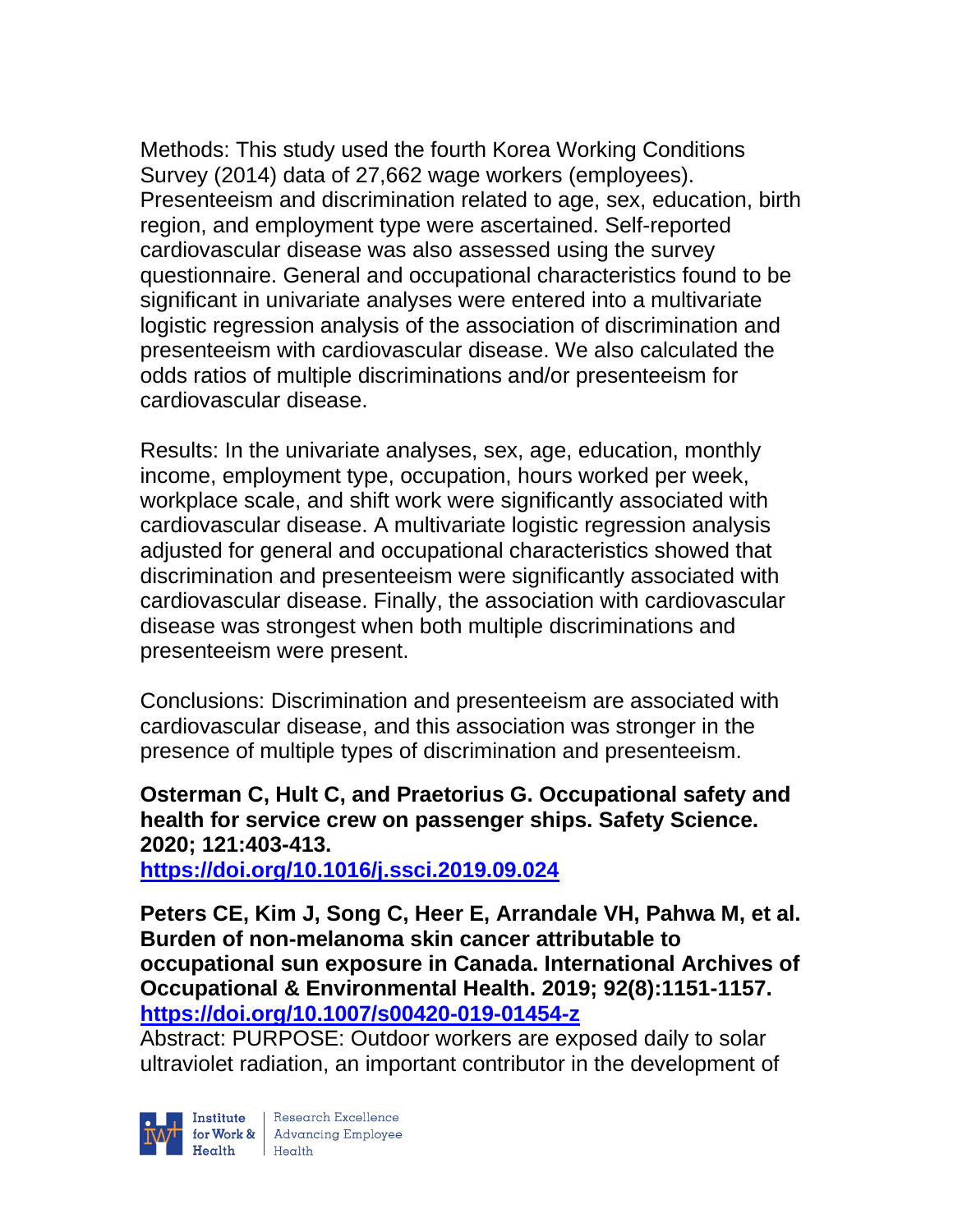non-melanoma skin cancer. This study aimed to quantify the health burden of non-melanoma skin cancers among outdoor workers in Canada. METHODS: Solar ultraviolet radiation exposure and estimates of exposure levels were applied to employment information from Canada census data to determine the exposed population in the risk exposure period (1961-2001). Risk estimates were drawn from meta-analyses selected based on quality and relevance to the current study. Population-attributable fractions were calculated using Levin's equation and attributable cases were estimated based on incidence data reported by the Canadian Cancer Society. RESULTS: In 2011, 6.31% (4556 cases) of non-melanoma skin cancer cases were estimated to be attributable to occupational exposure to solar ultraviolet radiation. The majority of these cases occurred in men in the agriculture or construction industries. CONCLUSIONS: These estimates of the burden of non-melanoma skin cancer in Canada identify the need for further prevention efforts, particularly in agriculture and construction. Introducing workplace sun safety measures could be an important area for policy development

#### **Ruttenberg R and Rice C. Assessing the impact of health and safety training: increased behavioral change and organizational performance. American Journal of Industrial Medicine. 2019; 62(11):986-995.**

### **<https://doi.org/10.1002/ajim.23026>**

Abstract: BACKGROUND: Annual health and safety refresher training is mandated for workers in a number of employment sectors and also is used to maintain and enhance skills when not legally required. METHODS: One year following training, hazardous waste worker training participants were asked if the training had been applied at their work or in the community, corresponding to Kirkpatrick levels of training evaluation. Likely response themes were drafted by the authors using qualitative data coding. RESULTS: Of the 1,726 refresher participants, 1,094 (63%) provided an entry. Eight theme categories were adapted from the originals, spanning the activities trainees reported as applications of their training: events, actions, awareness, emergency response, equipment, planning and standard operating procedures, training, and use of written resources. CONCLUSIONS: Asking participants to reflect on how training has been applied provides an opportunity to describe workplace changes



| Research Excellence **Institute** Research Excellence<br> **Fractional Advancing Employee**<br> **Health** Health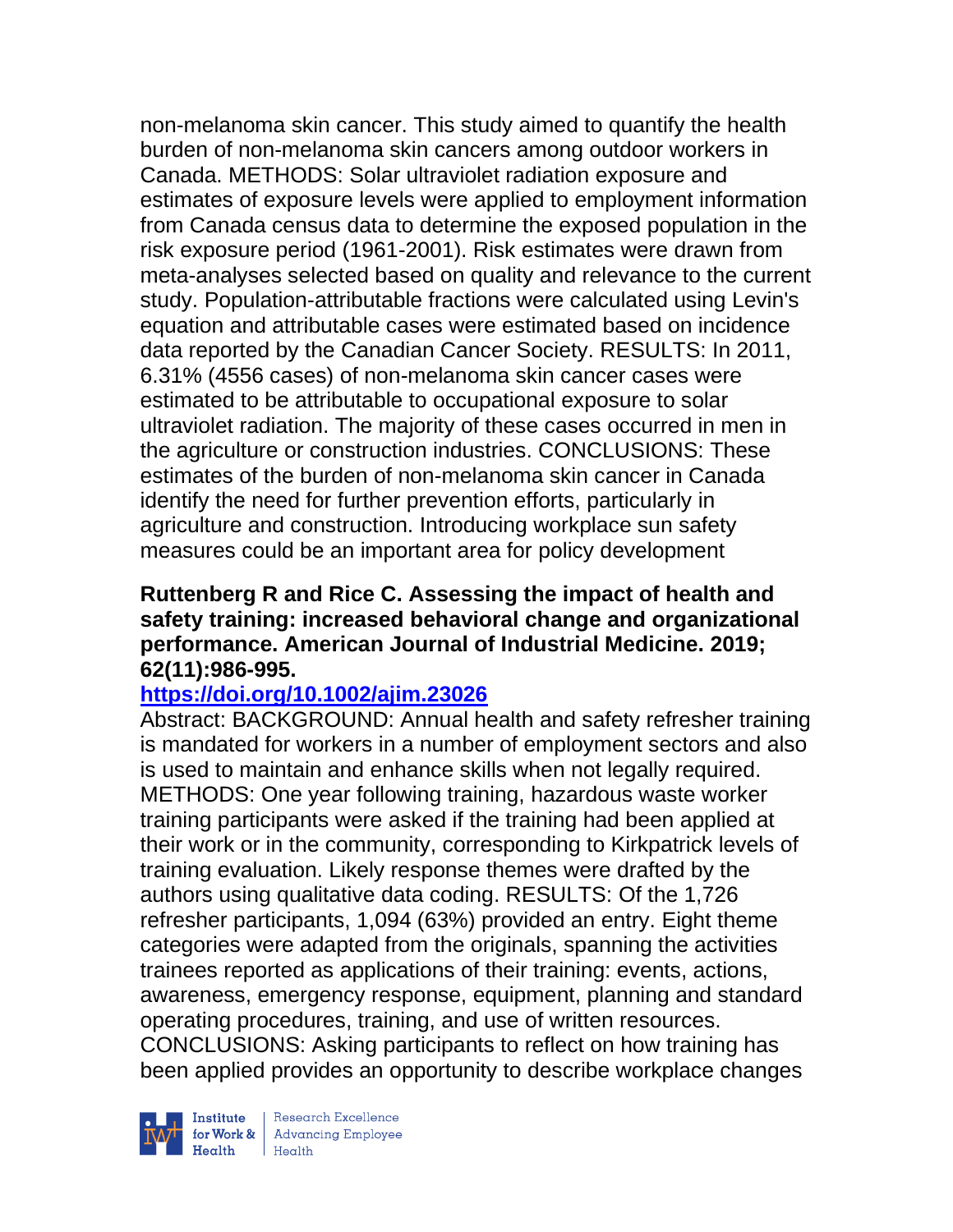made during the past year. Participants documented that training resulted in actions to protect them from hazardous exposures. Specific events where training was used and where actions were taken to improve health and safety represent Kirkpatrick Levels III and IV applications of training. Collecting similar data may be useful to others wishing to identify impacts of training and can be integrated into routine program assessment

**Salguero-Caparros F, Pardo-Ferreira MC, Martinez-Rojas M, and Rubio-Romero JC. Management of legal compliance in occupational health and safety. A literature review. Safety Science. 2020; 121:111-118.** 

**<https://doi.org/10.1016/j.ssci.2019.08.033>** 

**Troelstra SA, Straker L, Harris M, Brown S, van der Beek AJ, and Coenen P. Multimorbidity is common among young workers and related to increased work absenteeism and presenteeism: results from the population-based Raine Study cohort. Scandinavian Journal of Work, Environmental & Health. 2019; [epub ahead of print].**

# **<https://doi.org/10.5271/sjweh.3858>**

Abstract: Objectives This study aimed to determine the extent of both multimorbidity and work productivity loss among young adults with paid work and to analyze their association. Methods We included 604 participants from a follow-up of the Raine Study that comprised a cohort who were 22 years at the time (Gen2-22). Information on 36 health conditions, grouped into 10 condition categories, was collected through questionnaires and physical assessments (for body mass index only). Quarterly questionnaires about work productivity, including total absenteeism, sickness absenteeism, and total presenteeism, were distributed electronically over the subsequent 12 months. Descriptive statistics were used to determine the prevalence of health conditions, condition categories, multimorbidity, and work productivity. Zero-inflated negative binomial regression analyses were used to assess the association of multimorbidity with productivity loss. Results Multimorbidity prevalence was substantially higher in females (63%) compared to males (41%). Productivity loss increased as the number of condition categories increased. For example, total absenteeism was associated with an increase in the